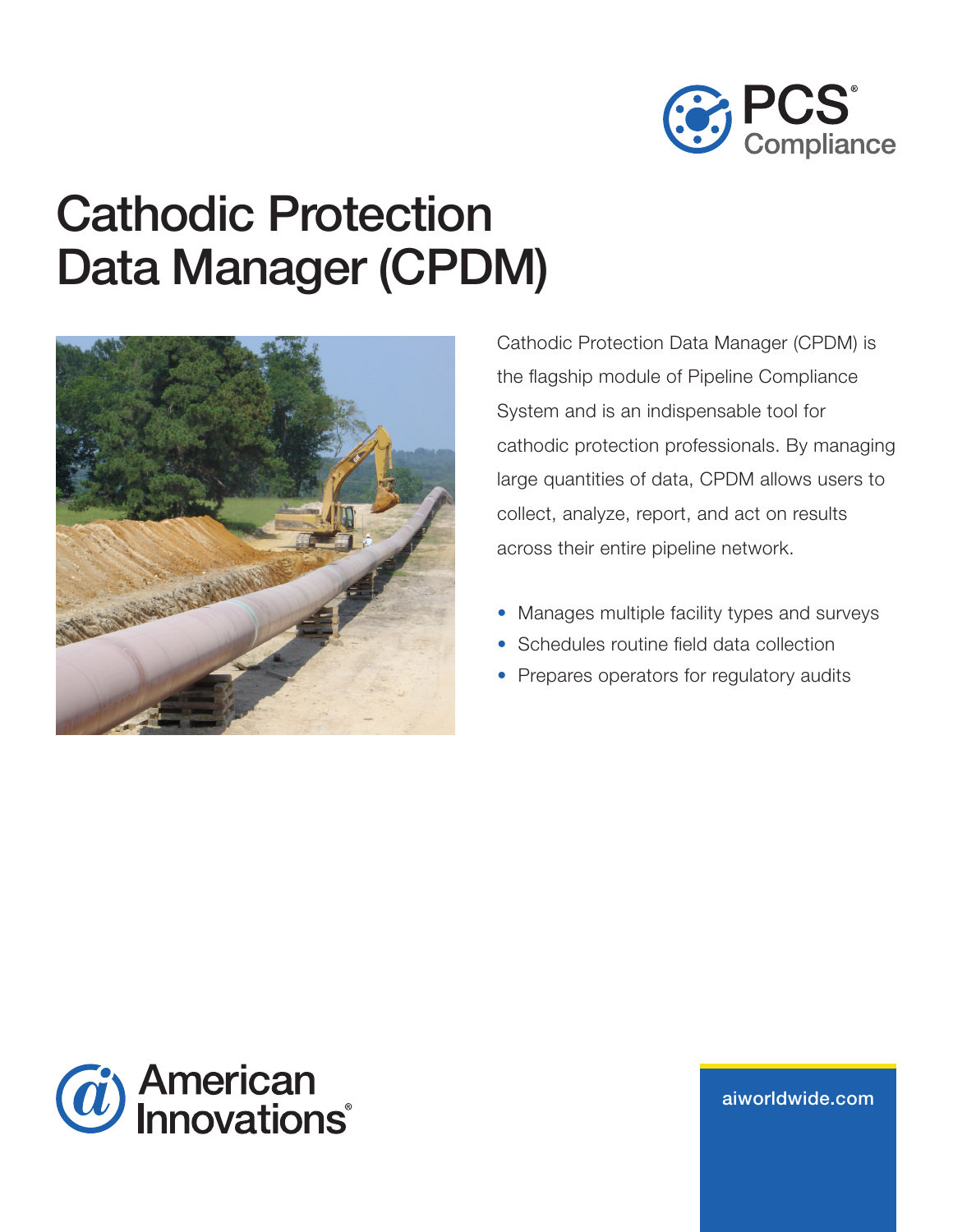# Cathodic Protection Data Manager

# Key Benefits

Flexible data entry (manual or download) and ad hoc reporting Search, sort, and analyze data quickly

Year-to-year comparisons of pipeline segments Easy visualization of problem areas with graphical reports

#### Date-based schedules and order-based routes; user definable scheduling "rules"

Efficiently utilize resources with custom surveying routes for all facility types

#### Manage large quantities of data on asset types and other related maintenance information

See problem areas for test stations, rectifiers, galvanic anodes, foreign bonds, isolated services, tank performance, and hundreds of pipeline assets

#### User-configured hierarchical tree for organization and editing

Advanced organization and efficient editing for workflow

#### Multi-user design for replication and synchronization

Share critical data throughout an organization

#### Comparative line graphs, individual test point, rectifier and bond graphs, and continuous strip charts

Analyze distribution and transmission lines

Cathodic Protection Data Manager (CPDM) is the flagship module of Pipeline Compliance System (PCS™), the industry leader in managing compliance information collected for natural gas, hazardous liquids, and other



underground pipeline systems.

An indispensable tool for cathodic protection professionals, CPDM:

- manages multiple facility types and surveys
- schedules routine field data collection
- judges system effectiveness
- pinpoints problems
- prepares operators for regulatory audits

By managing large quantities of data, CPDM allows users to see problem areas quickly for hundreds of pipeline assets.



aiw[orldwide.com](http://aiworldwide.com)